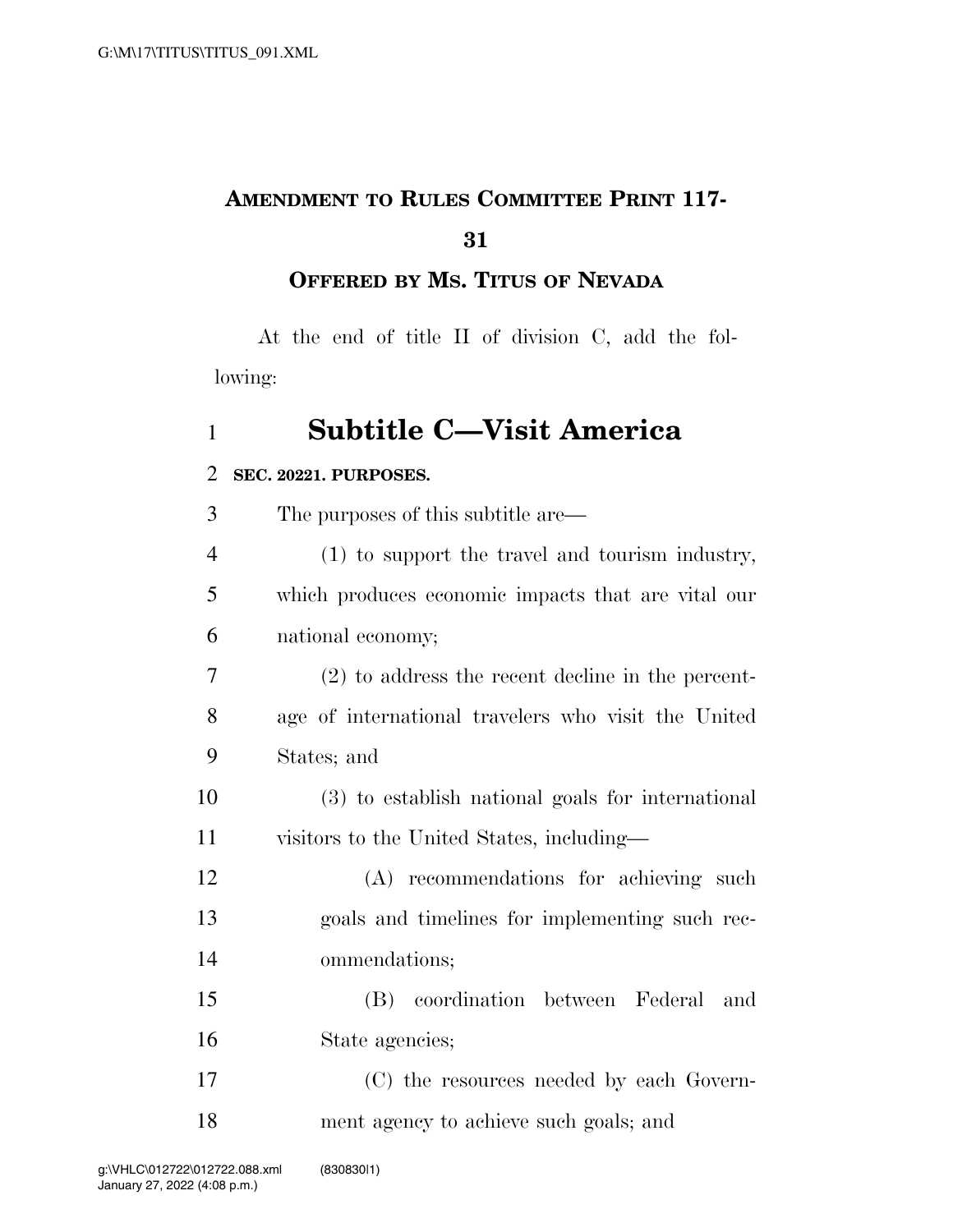| $\mathbf{1}$ | (D) national travel export goals.                       |  |
|--------------|---------------------------------------------------------|--|
| 2            | SEC. 20222. SENSE OF CONGRESS.                          |  |
| 3            | It is the sense of Congress that—                       |  |
| 4            | (1) the national goal for international visitors        |  |
| 5            | referred to in section $20221(3)$ should reach          |  |
| 6            | 116,000,000 per year by 2028;                           |  |
| 7            | (2) the national goal for travel exports referred       |  |
| 8            | section $20221(3)(D)$ should<br>in<br>reach<br>to       |  |
| 9            | $$445,000,000,000$ by 2028;                             |  |
| 10           | (3) the travel industry is an essential part of         |  |
| 11           | the United States services exports with respect to      |  |
| 12           | both business travel and leisure travel;                |  |
| 13           | (4) the promotion of travel and visitation by           |  |
| 14           | Brand USA is vital to increasing visitation and ar-     |  |
| 15           | ticulating the visitation laws of the United States;    |  |
| 16           | and                                                     |  |
| 17           | (5) there is an urgent need for a coordinated           |  |
| 18           | travel and tourism industry response and strategy in    |  |
| 19           | the event of unforeseen circumstances leading to a      |  |
| 20           | decline in travel or tourism.                           |  |
| 21           | SEC. 20223. ASSISTANT SECRETARY FOR TRAVEL AND          |  |
| 22           | <b>TOURISM.</b>                                         |  |
| 23           | Section 2(d) of the Reorganization Plan Numbered        |  |
|              | 24 3 of 1979 (93 Stat. 1382; 5 U.S.C. App.) is amended— |  |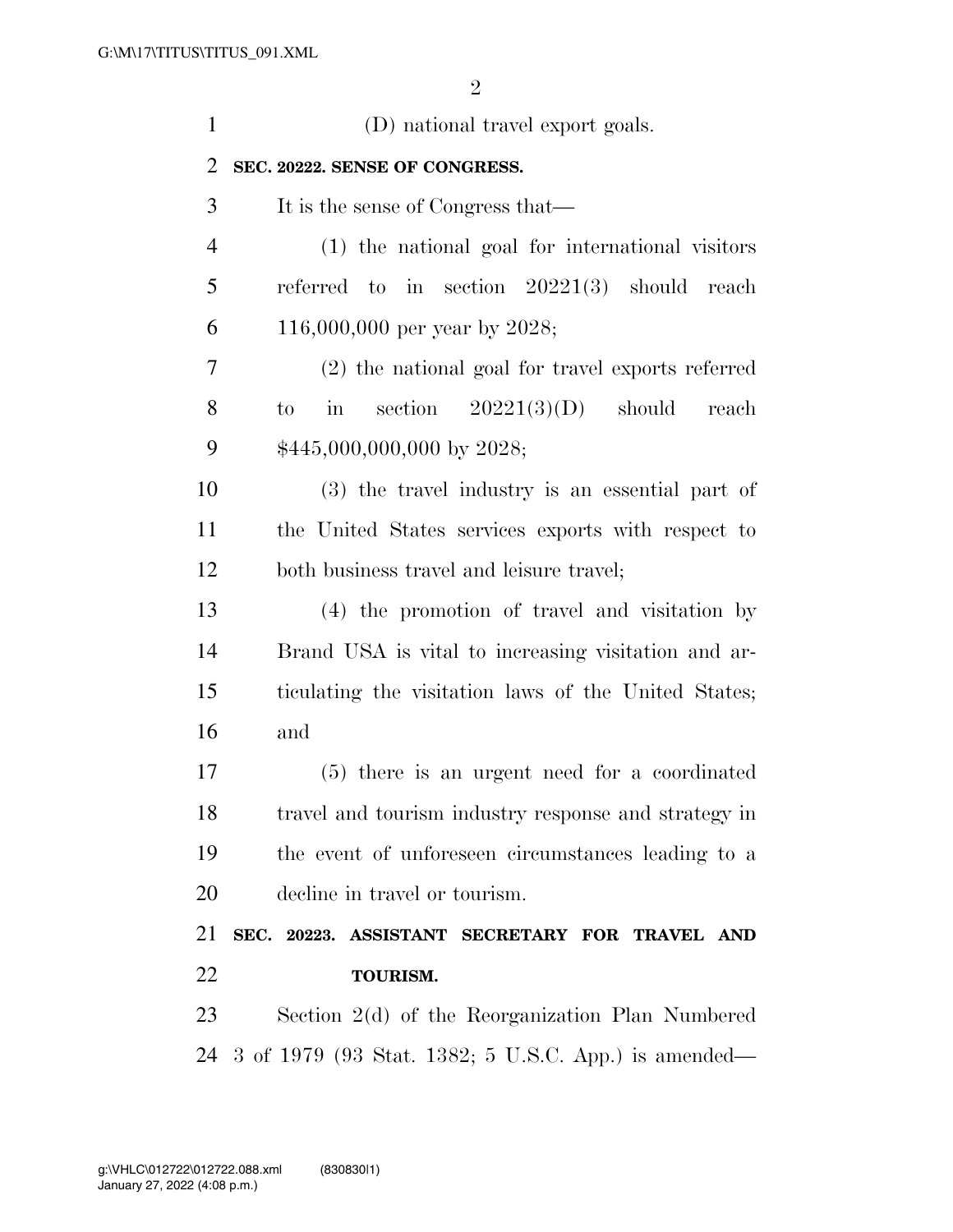| $\mathbf{1}$   | (1) by striking "There shall be in the Depart-               |
|----------------|--------------------------------------------------------------|
| $\overline{2}$ | ment two additional Assistant Secretaries" and in-           |
| 3              | serting $\lq(1)$ There shall be in the Department 3 ad-      |
| $\overline{4}$ | ditional Assistant Secretaries, including the Assist-        |
| 5              | ant Secretary of Commerce for Travel and Tour-               |
| 6              | $\lim$ ,"; and                                               |
| 7              | $(2)$ by adding at the end the following:                    |
| 8              | $\lq(2)$ The Assistant Secretary of Commerce for Travel      |
| 9              | and Tourism shall—                                           |
| 10             | $\lq\lq$ be appointed by the President, subject to           |
| 11             | the advice and consent of the Senate; and                    |
| 12             | $\lq\lq (B)$ report directly to the Under Secretary for      |
|                |                                                              |
| 13             | International Trade.".                                       |
| 14             | SEC. 20224. RESPONSIBILITIES OF THE ASSISTANT SEC-           |
| 15             | RETARY OF COMMERCE FOR TRAVEL AND                            |
| 16             | <b>TOURISM.</b>                                              |
| 17             | (a) VISITATION GOALS.—The Assistant Secretary of             |
|                | 18 Commerce for Travel and Tourism (referred to in this sec- |
| 19             | tion as the "Assistant Secretary"), appointed pursuant to    |
| <b>20</b>      | section 2(d) of the Reorganization Plan Numbered 3 of        |
| 21             | 1979, as amended by section 20223, shall—                    |
| 22             | $(1)$ establish an annual goal for—                          |
| 23             | (A) the number of international visitors to                  |
| 24             | the United States; and                                       |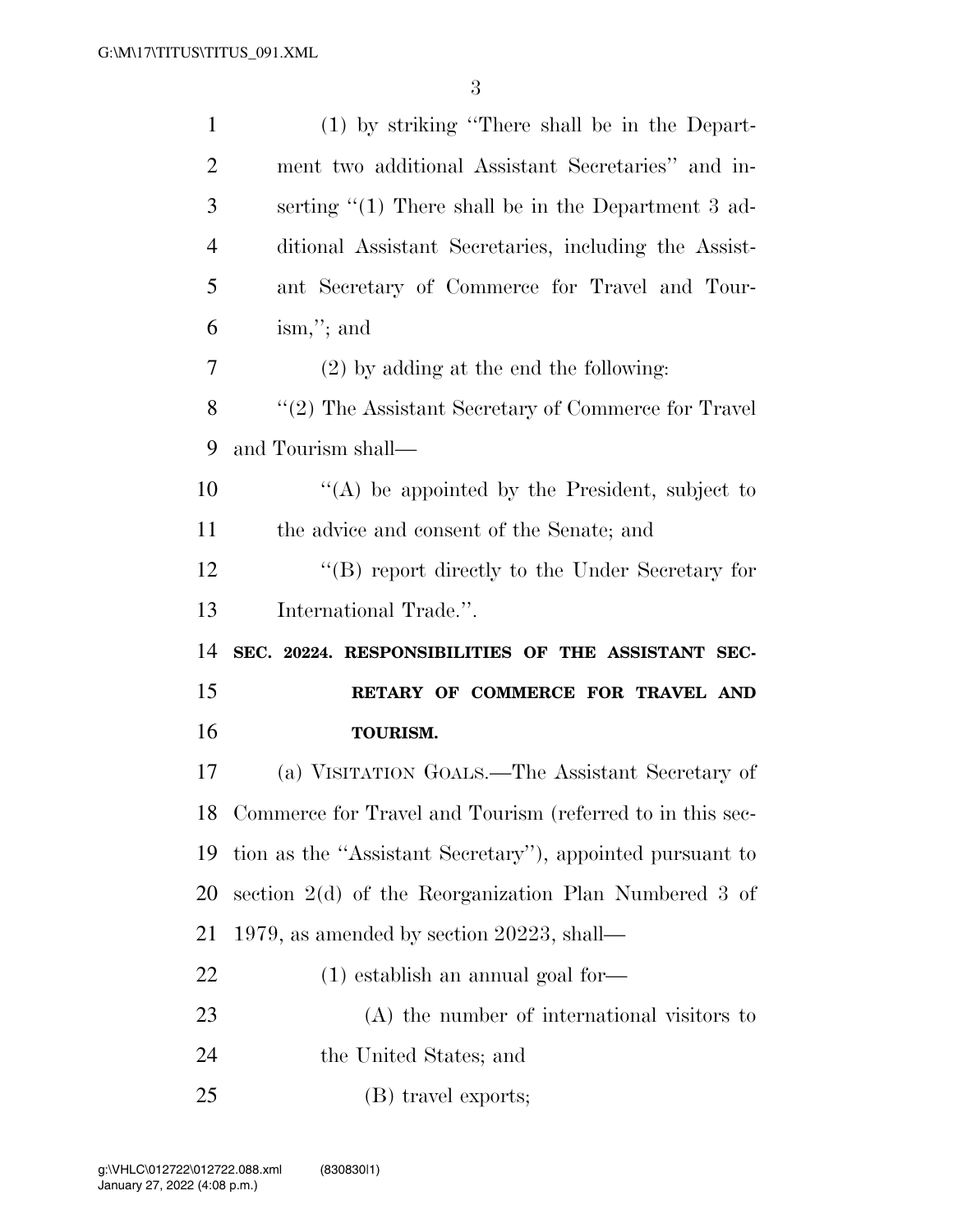| $\mathbf{1}$   | (2) develop recommendations for achieving the      |
|----------------|----------------------------------------------------|
| $\overline{2}$ | visitation goals established pursuant to paragraph |
| 3              | (1);                                               |
| $\overline{4}$ | (3) ensure coordination between—                   |
| 5              | (A) the Department of Commerce, the De-            |
| 6              | partment of Homeland Security, the Depart-         |
| 7              | ment of State, the Department of Transpor-         |
| 8              | tation, the Department of Labor for policy de-     |
| 9              | velopment and recommendations for utilizing:       |
| 10             | (i) the National Travel and Tourism                |
| 11             | Office;                                            |
| 12             | (ii) Brand USA;                                    |
| 13             | (iii) the United States Travel and                 |
| 14             | Tourism Advisory Board;                            |
| 15             | (iv) the Task Force on Travel and                  |
| 16             | Tourism established by Executive Order             |
| 17             | 13597 of January 19, 2012; and                     |
| 18             | (v) travel industry partners, including            |
| 19             | public and private destination marketing           |
| 20             | organizations and travel and tourism sup-          |
| 21             | pliers;                                            |
| 22             | (4) establish short, medium, and long-term         |
| 23             | timelines for implementing the recommendations de- |
| 24             | veloped pursuant to paragraph $(2)$ ; and          |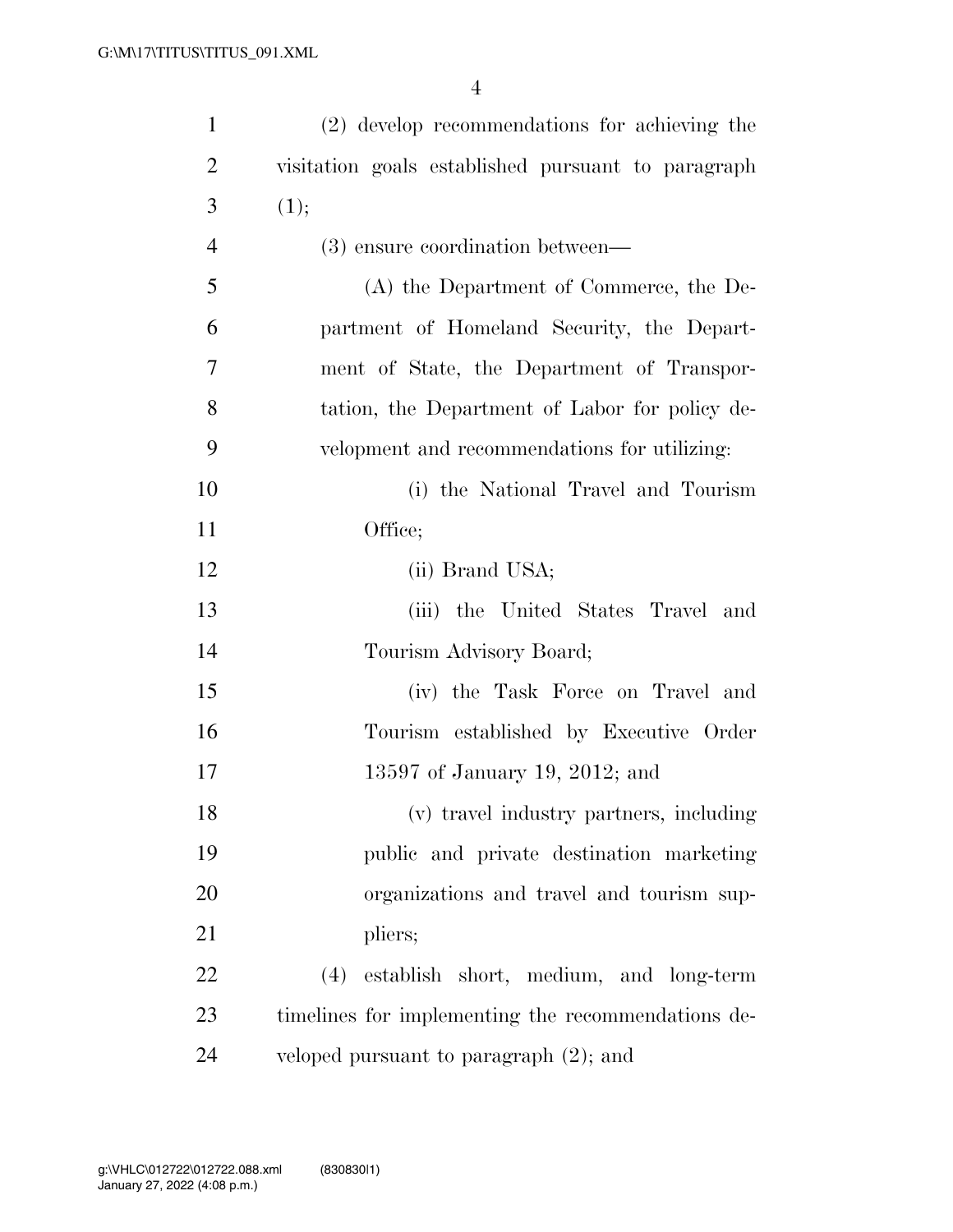| $\mathbf{1}$   | (5) conduct Federal agency needs assessments             |
|----------------|----------------------------------------------------------|
| $\overline{2}$ | to identify the resources, statutory or regulatory       |
| 3              | changes, and private sector engagement needed to         |
| $\overline{4}$ | achieve the annual visitation goals.                     |
| 5              | (b) VISA ADJUDICATION.—The Assistant Secretary,          |
| 6              | in consultation with the Secretary of State and the Sec- |
| 7              | retary of Homeland Security, shall—                      |
| 8              | (1) provide support for improving visitor visa           |
| 9              | processing with respect to-                              |
| 10             | (A) the maximum time for processing                      |
| 11             | visas, by visitation type;                               |
| 12             | (B) regulatory and policy changes needed                 |
| 13             | to meet the visa processing goals referred to in         |
| 14             | subparagraph (A), including changes regarding            |
| 15             | technology, processing centers, and training;            |
| 16             | and                                                      |
| 17             | (C) streamlining visa applications and ad-               |
| 18             | judications, including application design and            |
| 19             | data collection procedures; and                          |
| 20             | (2) explore opportunities to establish pilot pro-        |
| 21             | grams to integrate technology into the visitor visa      |
| 22             | adjudication process, including video conferencing       |
| 23             | and biometrics.                                          |
| 24             | (c) DOMESTIC TRAVEL.—The Assistant Secretary             |
| 25             | shall—                                                   |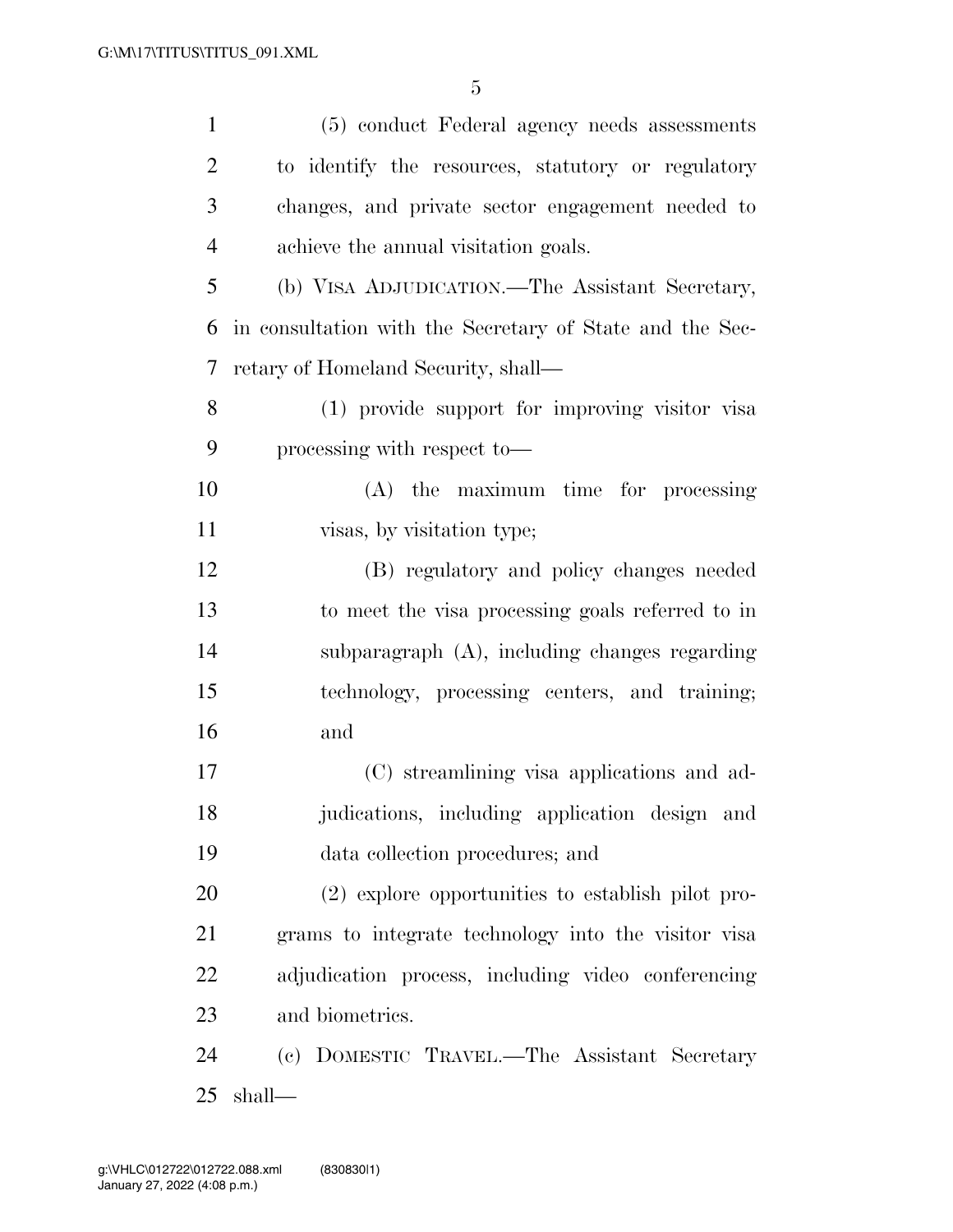| $\mathbf{1}$   | (1) conduct a study to better understand do-                |
|----------------|-------------------------------------------------------------|
| $\overline{2}$ | mestic policy options for supporting competitiveness        |
| 3              | with respect to the strengths, weaknesses,<br>and           |
| $\overline{4}$ | growth of the domestic travel industry;                     |
| 5              | (2) develop recommendations and goals to sup-               |
| 6              | port domestic tourism, separated by business and            |
| 7              | leisure; and                                                |
| 8              | (3) engage public and private stakeholders to               |
| 9              | support domestic tourism.                                   |
| 10             | (d) WORKFORCE.—The Assistant Secretary—                     |
| 11             | (1) in coordination with the Secretary of Labor,            |
| 12             | shall provide timely and reliable workforce data re-        |
| 13             | garding workforce and labor market needs;                   |
| 14             | (2) shall work to improve tourism industry data             |
| 15             | collection by the Bureau of Economic Analysis; and          |
| 16             | (3) shall provide recommendations for policy en-            |
| 17             | hancements and streamlining.                                |
| 18             | (e) TRAVEL EXPORT PROMOTION.—The Assistant                  |
| 19             | Secretary, in coordination with the Director General of the |
| 20             | United States and Foreign Commercial Service, shall work    |
| 21             | to promote and facilitate travel exports abroad and ensure  |
| 22             | competitiveness by—                                         |
| 23             | (1) participating in and organizing meetings,               |
| 24             | incentives, conferences, and exhibitions;                   |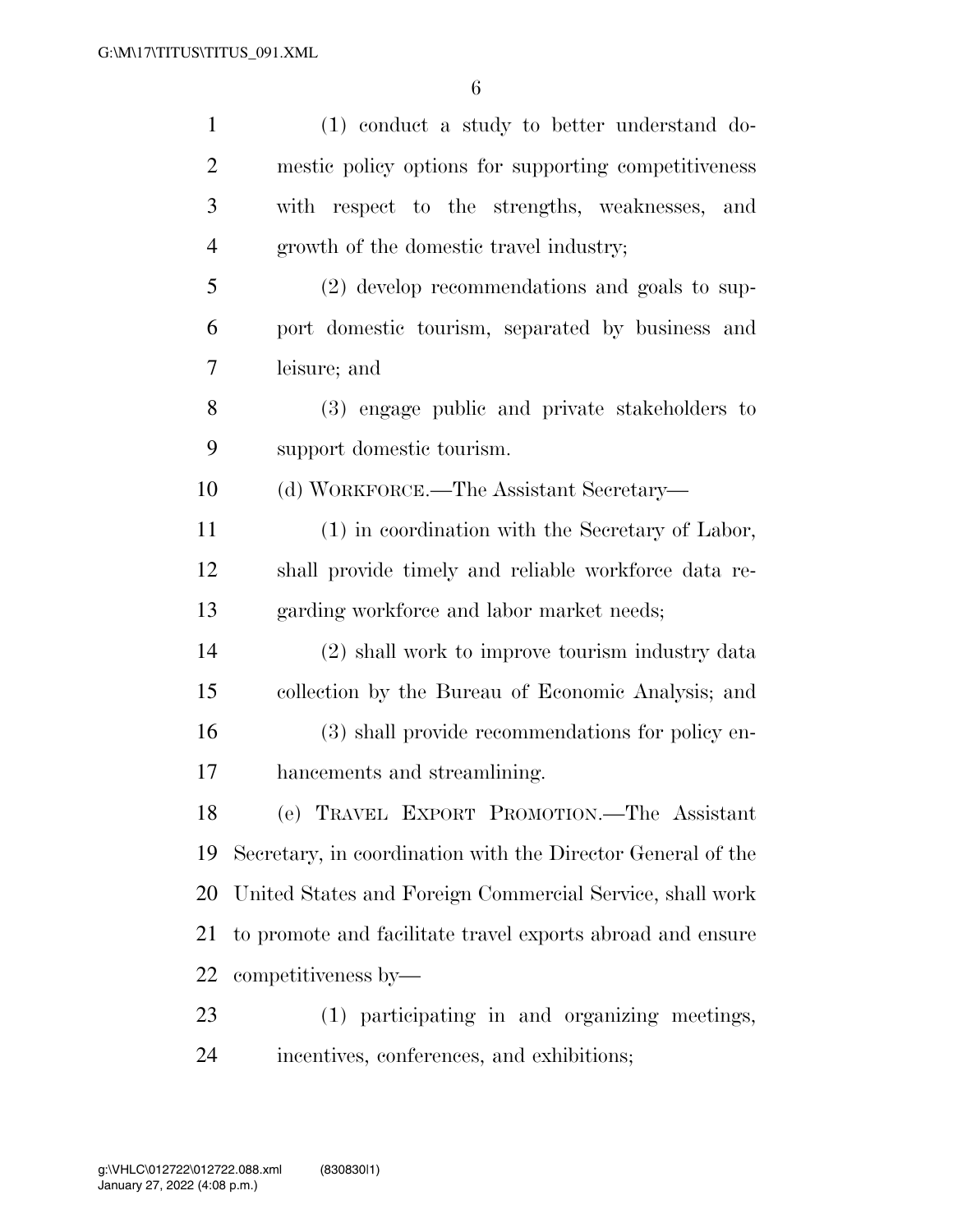| $\mathbf{1}$   | (2) emphasizing rural and other destinations               |  |  |  |
|----------------|------------------------------------------------------------|--|--|--|
| $\overline{2}$ | rich in cultural heritage or ecological tourism,           |  |  |  |
| 3              | among other uniquely American destinations; and            |  |  |  |
| $\overline{4}$ | (3) promoting sports and recreation events and             |  |  |  |
| 5              | activities.                                                |  |  |  |
| 6              | (f) TRAVEL SECURITY.—The Assistant Secretary               |  |  |  |
| 7              | shall investigate and provide recommendations regarding    |  |  |  |
| 8              | utilizing and expanding existing security programs to bet- |  |  |  |
| 9              | ter meet the needs of the United States travel and tourism |  |  |  |
| 10             | industry, including—                                       |  |  |  |
| 11             | (1) the Visa Waiver Program authorized under               |  |  |  |
| 12             | section 217 of the Immigration and Nationality Act         |  |  |  |
| 13             | $(8$ U.S.C. 1187);                                         |  |  |  |
| 14             | (2) preclearance operations;                               |  |  |  |
| 15             | (3) the Trusted Traveler Program;                          |  |  |  |
| 16             | (4) the biometric entry-exit control system re-            |  |  |  |
| 17             | quired under section 110 of the Illegal Immigration        |  |  |  |
| 18             | Reform and Immigrant Responsibility Act of 1996            |  |  |  |
| 19             | (division C of Public Law $104-208$ ; 8 U.S.C. 1221        |  |  |  |
| 20             | note); and                                                 |  |  |  |
| 21             | (5) the establishment of a system to provide in-           |  |  |  |
| 22             | creased resilience to travel during pandemics.             |  |  |  |
| 23             | (g) RECOVERY STRATEGY.—                                    |  |  |  |
| 24             | (1) INITIAL RECOVERY STRATEGY.—Not later                   |  |  |  |
| 25             | than 60 days after the date of the enactment of this       |  |  |  |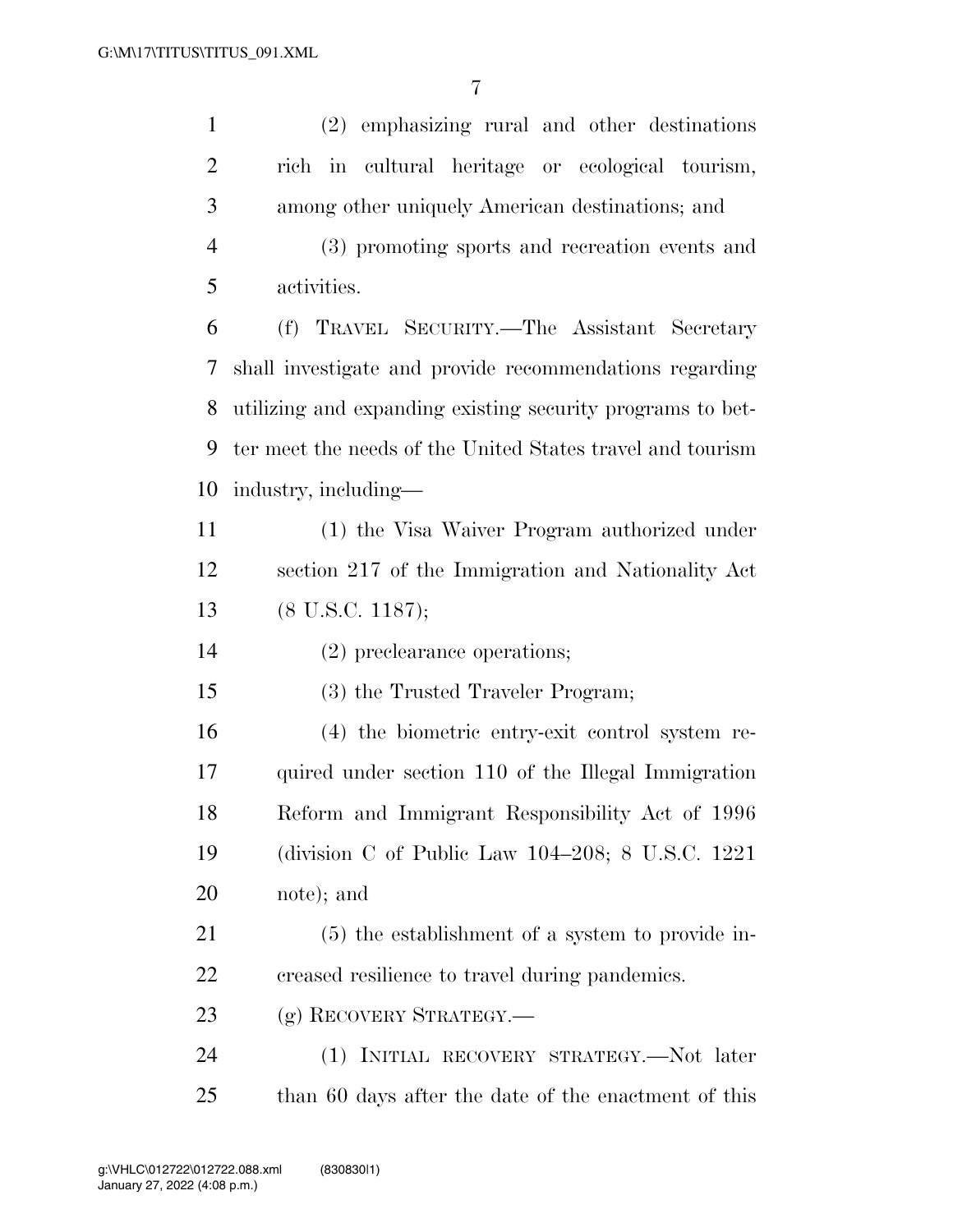Act, the Assistant Secretary, in consultation with the United States Travel and Tourism Advisory Board and travel industry partners, shall develop and implement a COVID–19 pandemic recovery strategy to assist in the United States travel and tourism industry to quickly recover from the travel restrictions necessitated by the pandemic.

 (2) FUTURE RECOVERY STRATEGIES.—After assisting in the implementation of the strategy de- veloped pursuant to paragraph (1), the Assistant Secretary, in consultation with the entities referred to in such paragraph, shall develop additional recov- ery strategies for the travel and tourism industry in anticipation of other unforeseen catastrophic events that would significantly affect the travel and tourism industry, such as hurricanes, floods, tsunamis, tor-nadoes, or pandemics.

(h) REPORTING REQUIREMENTS.—

 (1) ASSISTANT SECRETARY.—The Assistant Secretary shall produce an annual forecasting report on the travel and tourism industry, which shall in-clude current and anticipated—

 (A) domestic employment needs; (B) international inbound volume and spending, taking into account the lasting effects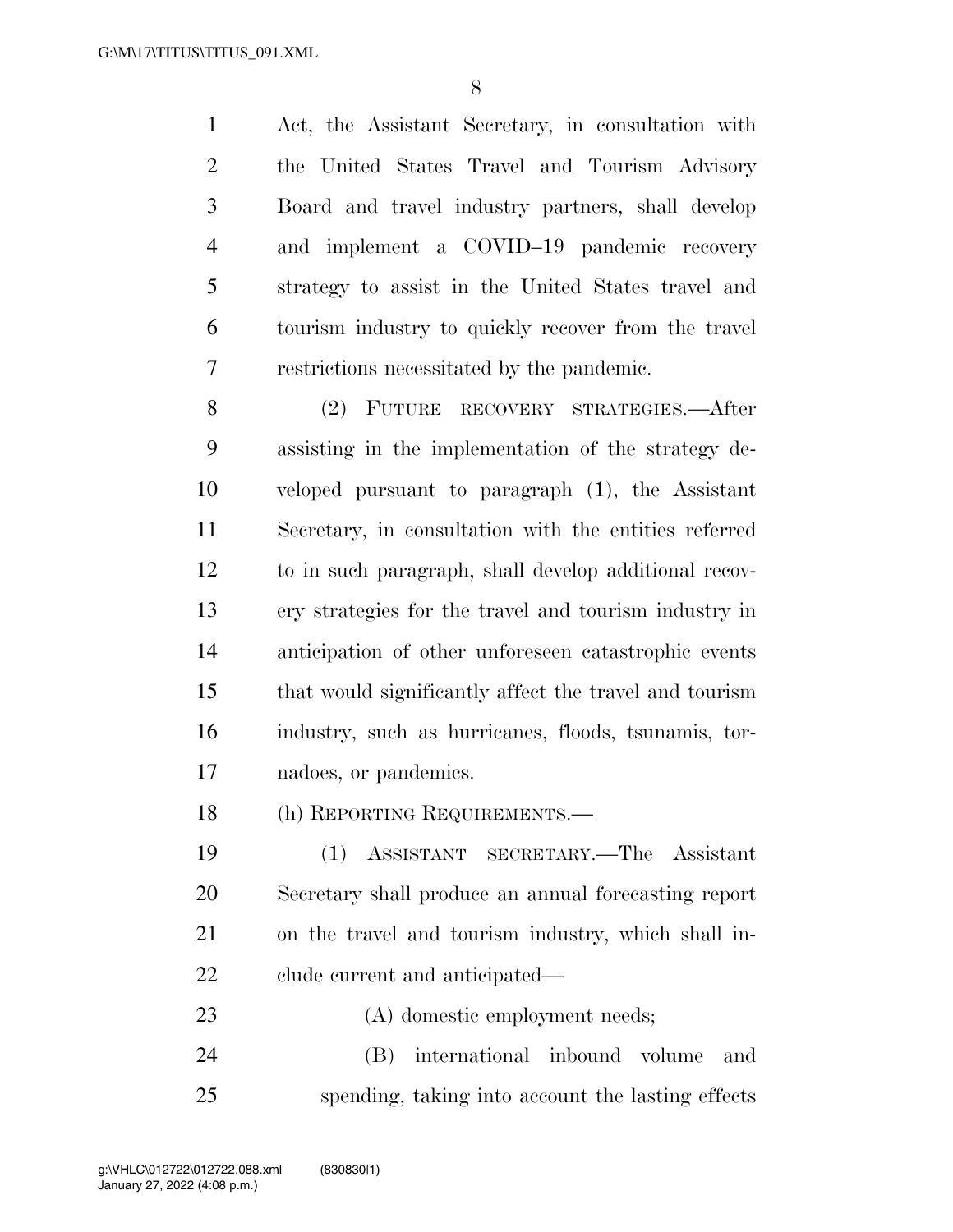| $\mathbf{1}$   | of the COVID-19 pandemic and the impact of        |
|----------------|---------------------------------------------------|
| $\overline{2}$ | the recovery strategy implemented pursuant to     |
| 3              | subsection $(g)(1)$ ; and                         |
| 4              | (C) domestic volume and spending, includ-         |
| 5              | ing Federal and State public land travel and      |
| 6              | tourism data.                                     |
| 7              | (2) BUREAU OF ECONOMIC ANALYSIS.—The Di-          |
| 8              | rector of the Bureau of Economic Analysis should  |
| 9              | update the Travel and Tourism Satellite Accounts  |
| 10             | quarterly, including—                             |
| 11             | (A) State level travel and tourism export         |
| 12             | data;                                             |
| 13             | (B) travel and tourism workforce data for         |
| 14             | full-time and part-time employment; and           |
| 15             | (C) Federal and State public lands visita-        |
| 16             | tion and spending data.                           |
| 17             | (3) NATIONAL TRAVEL AND TOURISM<br>OF-            |
| 18             | FICE.-The Director of the National Travel and     |
| 19             | Tourism Office shall—                             |
| 20             | (A) report international arrival and spend-       |
| 21             | ing data on a regular monthly schedule; and       |
| 22             | (B) shall include questions in the Survey         |
| 23             | of International Air Travelers regarding wait-    |
| 24             | times, visits to public lands, and State data, to |
| 25             | the extent applicable.                            |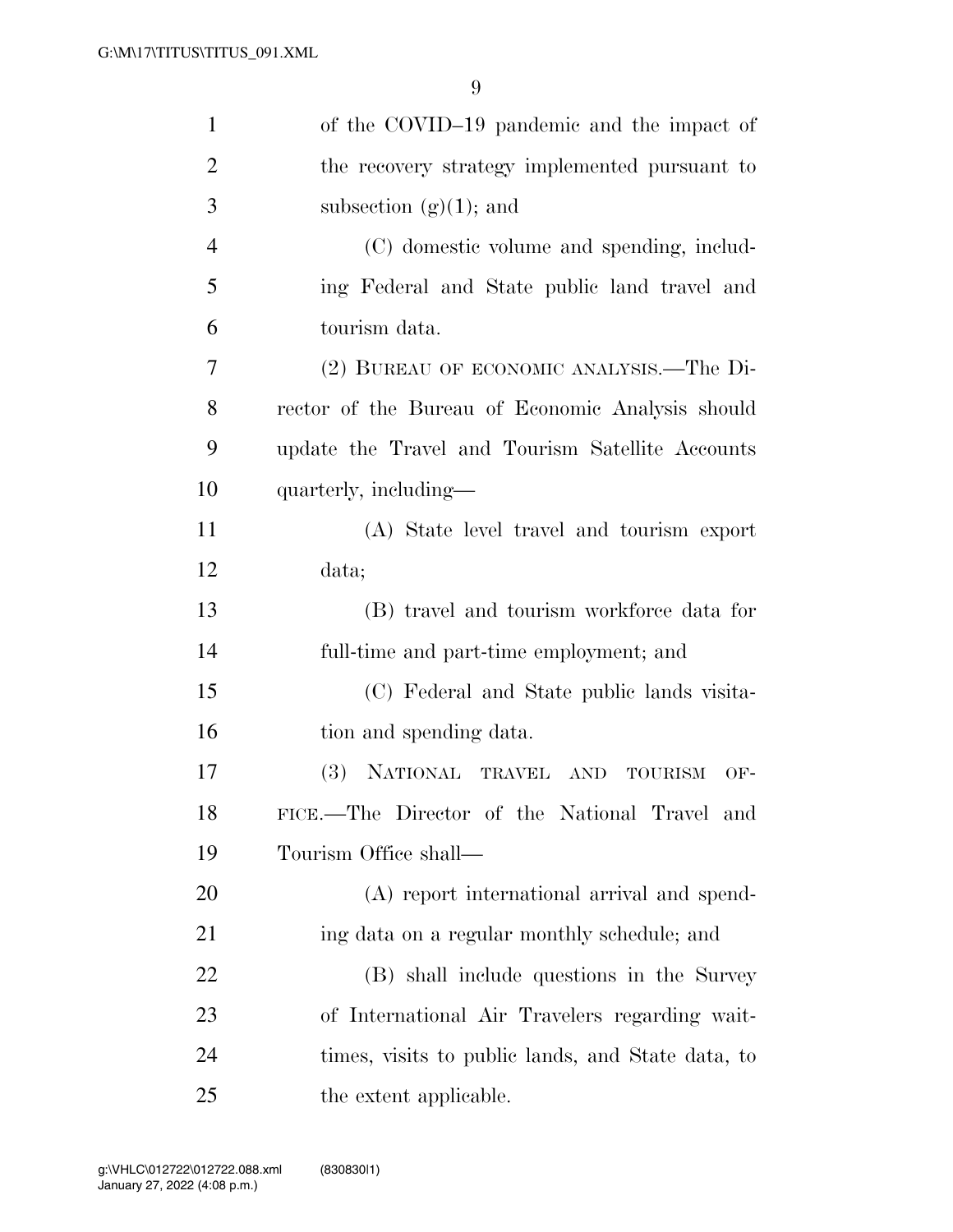### **SEC. 20225. TRAVEL AND TOURISM STRATEGY.**

| $\overline{2}$ | (a) IN GENERAL.—The Secretary of Commerce, in             |
|----------------|-----------------------------------------------------------|
| 3              | consultation with the United States Travel and Tourism    |
| 4              | Advisory Board, shall develop and submit to Congress a    |
| 5              | 10-year travel and tourism strategy, which shall include— |
| 6              | (1) the establishment of goals with respect to            |
| 7              | the number of annual international visitors to the        |
| 8              | United States and the annual amount of travel ex-         |
| 9              | ports during such 10-year period;                         |
| 10             | (2) the resources needed to achieve the goals es-         |
| 11             | tablished pursuant to paragraph $(1)$ ; and               |
| 12             | (3) recommendations for statutory or regulatory           |
| 13             | changes that would be necessary to achieve such           |
| 14             | goals.                                                    |
| 15             | (b) INTERAGENCY COORDINATION.-The Secretary               |
| 16             | of Commerce shall coordinate an interagency strategy with |
| 17             | the Secretary of State and the Secretary of Homeland Se-  |
| 18             | curity for-                                               |
| 19             | (1) identify impediments to reaching the goals            |
| 20             | referred to in subsection $(a)(1)$ ; and                  |
| 21             | (2) recommends solutions for overcoming such              |
| 22             | impediments.                                              |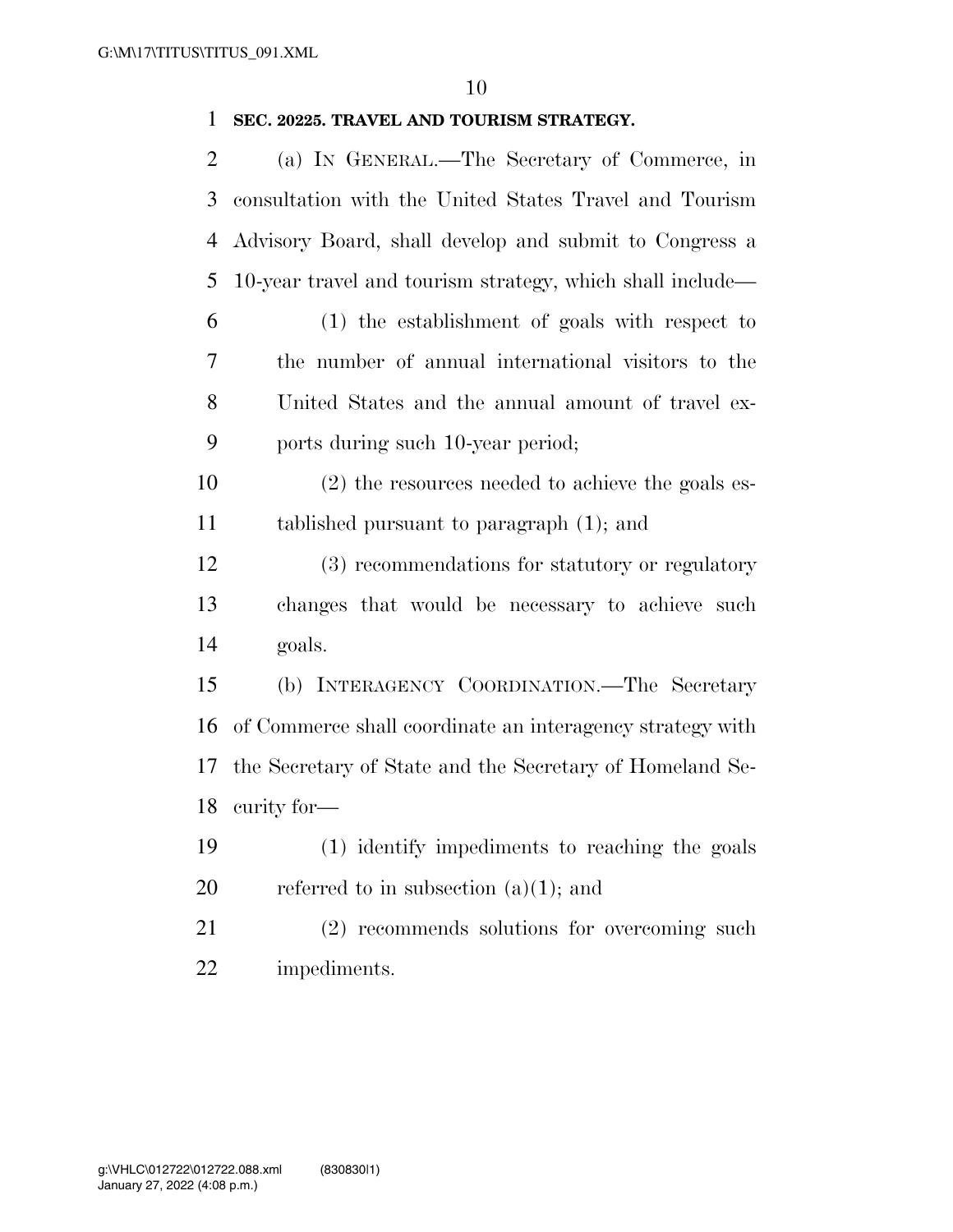| 1              | SEC. 20226. UNITED STATES TRAVEL AND TOURISM ADVI-        |
|----------------|-----------------------------------------------------------|
| $\overline{2}$ | <b>SORY BOARD.</b>                                        |
| 3              | Section 3 of the Act entitled "An Act to encourage        |
| 4              | travel in the United States, and for other purposes" (15) |
| 5              | U.S.C. $1546$ ) is amended—                               |
| 6              | $(1)$ by amending the section heading to read as          |
| 7              | follows: "UNITED STATES TRAVEL AND TOURISM                |
| 8              | ADVISORY BOARD; ADVISORY COMMITTEE FOR                    |
| 9              | <b>PROMOTION OF TOURIST TRAVEL"; and</b>                  |
| 10             | (2) by striking "The Secretary of Commerce is             |
| <sup>11</sup>  | authorized" and inserting the following:                  |
| 12             | "(a) UNITED STATES TRAVEL AND TOURISM ADVI-               |
| 13             | SORY BOARD.—                                              |
| 14             | "(1) IN GENERAL.—There is established the                 |
| 15             | United States Travel and Tourism Advisory Board           |
| 16             | (referred to in this subsection as the 'Board'), which    |
| 17             | shall be composed of not more than 32 members,            |
| 18             | who shall be appointed by the Secretary of Com-           |
| 19             | merce for 2-year terms from among companies and           |
| 20             | organizations in the travel and tourism industry.         |
| 21             | EXECUTIVE DIRECTOR.-The Assistant<br>(2)                  |
| 22             | Secretary for Travel and Tourism shall serve as the       |
| 23             | Executive Director of the Board.                          |
| 24             | "(3) EXECUTIVE SECRETARIAT.—The National                  |
| 25             | Travel and Tourism Office of the International            |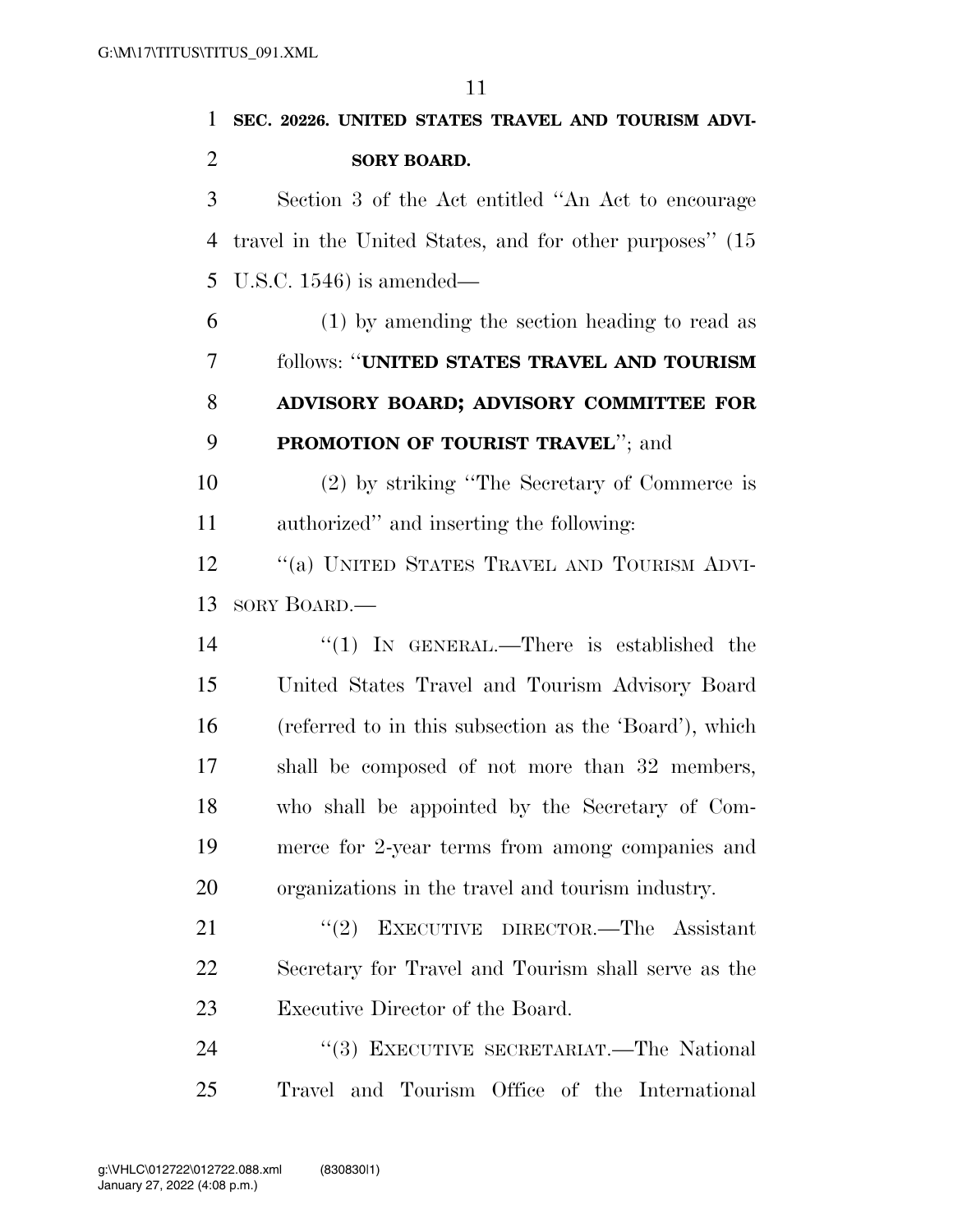| $\mathbf{1}$   | Trade Administration shall serve as the Executive    |
|----------------|------------------------------------------------------|
| $\overline{2}$ | Secretariat for the Board.                           |
| 3              | "(4) FUNCTIONS.—The Board shall comply               |
| $\overline{4}$ | with its Charter, including—                         |
| 5              | "(A) serving as the advisory body to the             |
| 6              | Secretary of Commerce on matters relating to         |
| $\overline{7}$ | the travel and tourism industry in the United        |
| 8              | States;                                              |
| 9              | "(B) advising the Secretary of Commerce              |
| 10             | on government policies and programs that af-         |
| 11             | fect the United States travel and tourism indus-     |
| 12             | try;                                                 |
| 13             | "(C) offering counsel on current<br>and              |
| 14             | emerging issues;                                     |
| 15             | $\lq\lq$ (D) providing a forum for discussing and    |
| 16             | proposing solutions to problems related to the       |
| 17             | travel and tourism industry; and                     |
| 18             | $\lq\lq$ (E) examining the domestic travel and       |
| 19             | tourism industry as an economic engine.              |
| 20             | "(5) RECOVERY STRATEGY.—The Board shall              |
| 21             | assist the Assistant Secretary in the development    |
| 22             | and implementation of the COVID-19 pandemic re-      |
| 23             | covery strategy required under section $20224(g)(1)$ |
| 24             | of the America COMPETES Act of 2022.                 |